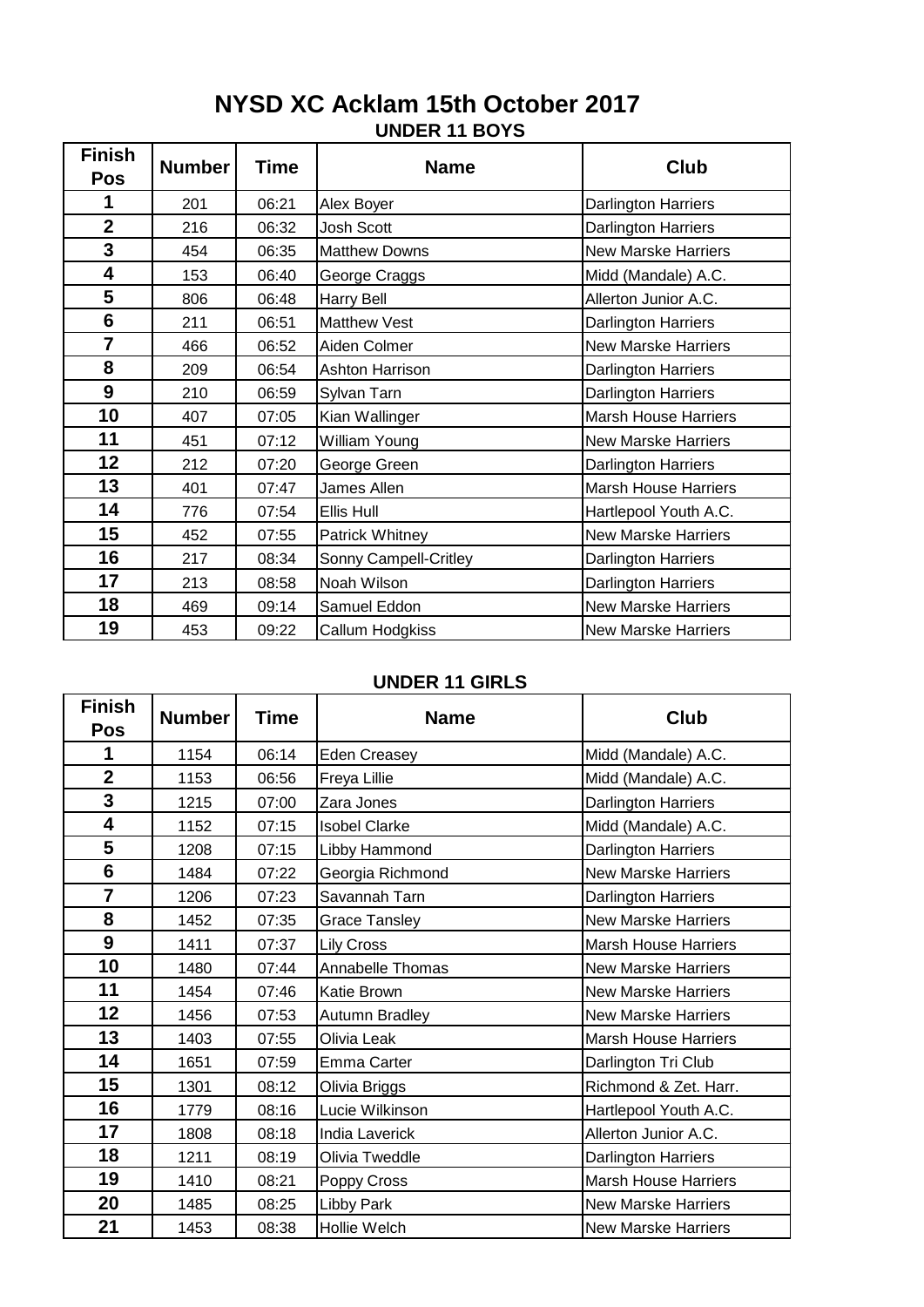| 22 | 1455 | 08:52 | <b>Hettie Cook</b>  | <b>New Marske Harriers</b> |
|----|------|-------|---------------------|----------------------------|
| 23 | 1451 | 08:54 | Hannah Gunn         | <b>New Marske Harriers</b> |
| 24 | 1473 | 08:56 | Sophie Russell      | <b>New Marske Harriers</b> |
| 25 | 1474 | 09:02 | Madeline Hague      | <b>New Marske Harriers</b> |
| 26 | 1459 | 09:11 | <b>Isobel Dacey</b> | <b>New Marske Harriers</b> |
| 27 | 1053 | 09:13 | Kathryn Crossland   | Loftus & Whitby A.C.       |
| 28 | 1777 | 09:39 | <b>Isabel Ward</b>  | Hartlepool Youth A.C.      |
| 29 | 1776 | 09:56 | Evie Hall           | Hartlepool Youth A.C.      |

#### **UNDER 13 BOYS**

| <b>Finish</b><br>Pos    | <b>Number</b>  | <b>Time</b>  | <b>Name</b>                 | <b>Club</b>                 |
|-------------------------|----------------|--------------|-----------------------------|-----------------------------|
| 1                       | 402            | 08:17        | Rohan Teasdale              | <b>Marsh House Harriers</b> |
| $\overline{\mathbf{2}}$ | 167            | 08:40        | James Hughes                | Midd (Mandale) A.C.         |
| 3                       | 305            | 09:00        | <b>Josh Hammett</b>         | Richmond & Zet. Harr.       |
| 4                       | 302            | 09:02        | Tom O'Mahoney               | Richmond & Zet. Harr.       |
| 5                       | 410            | 09:13        | Ben Hodgson                 | <b>Marsh House Harriers</b> |
| $6\phantom{1}6$         | 204            | 09:17        | Dylan Wilson                | Darlington Harriers         |
| $\overline{7}$          | 457            | 09:34        | <b>Jack Farrell</b>         | <b>New Marske Harriers</b>  |
| 8                       | 462            | 09:42        | Tom Halton                  | <b>New Marske Harriers</b>  |
| $\boldsymbol{9}$        | 304            | 09:43        | <b>Matty Cole</b>           | Richmond & Zet. Harr.       |
| 10                      | 405            | 09:46        | <b>Fraser Allan</b>         | <b>Marsh House Harriers</b> |
| 11                      | 409            | 10:05        | Alex Main                   | <b>Marsh House Harriers</b> |
| 12                      | 554            | 10:16        | Logan Lambert               | Scarborough A.C.            |
| 13                      | 168            | 10:16        | Curtis Johnson              | Midd (Mandale) A.C.         |
| 14                      | 471            | 10:22        | <b>Riley Middleton</b>      | <b>New Marske Harriers</b>  |
| 15                      | 166            | 10:34        | Dylan Appleby               | Midd (Mandale) A.C.         |
| 16                      | 778            | 10:34        | Matthew Ward                | Hartlepool Youth A.C.       |
| 17                      | 807            | 10:43        | Paddy Harrison              | Allerton Junior A.C.        |
| 18                      | 215            | 10:56        | James Bennett-McNulty       | <b>Darlington Harriers</b>  |
| 19                      | 303            | 11:01        | <b>Tom Greer</b>            | Richmond & Zet. Harr.       |
| 20                      | 313            | 11:03        | Ali Chisholm                | Richmond & Zet. Harr.       |
| 21                      | 467            | 11:12        | Nathan Marshall             | New Marske Harriers         |
| 22                      | 651            | 11:38        | Caspar Clyde                | Darlington Tri Club         |
|                         |                |              | <b>TEAMS</b>                |                             |
|                         | Pos.           | <b>Score</b> |                             |                             |
|                         | 1              | 16           | Richmond & Zet. Harr.       |                             |
|                         | $\overline{2}$ | 16           | <b>Marsh House Harriers</b> |                             |

## **UNDER 13 GIRLS**

| <b>Finish</b><br>Pos | <b>Number</b> | Time  | <b>Name</b>           | Club                       |
|----------------------|---------------|-------|-----------------------|----------------------------|
|                      | 1552          | 09:18 | <b>Issy Nichols</b>   | Scarborough A.C.           |
| $\mathbf{2}$         | 1205          | 09:26 | <b>Gabrielle Hall</b> | <b>Darlington Harriers</b> |
| 3                    | 1470          | 09:46 | <b>Isobelle Troop</b> | <b>New Marske Harriers</b> |
| 4                    | 1164          | 09:49 | Emma McNeill          | Midd (Mandale) A.C.        |

 29 New Marske Harriers 30 Midd (Mandale) A.C.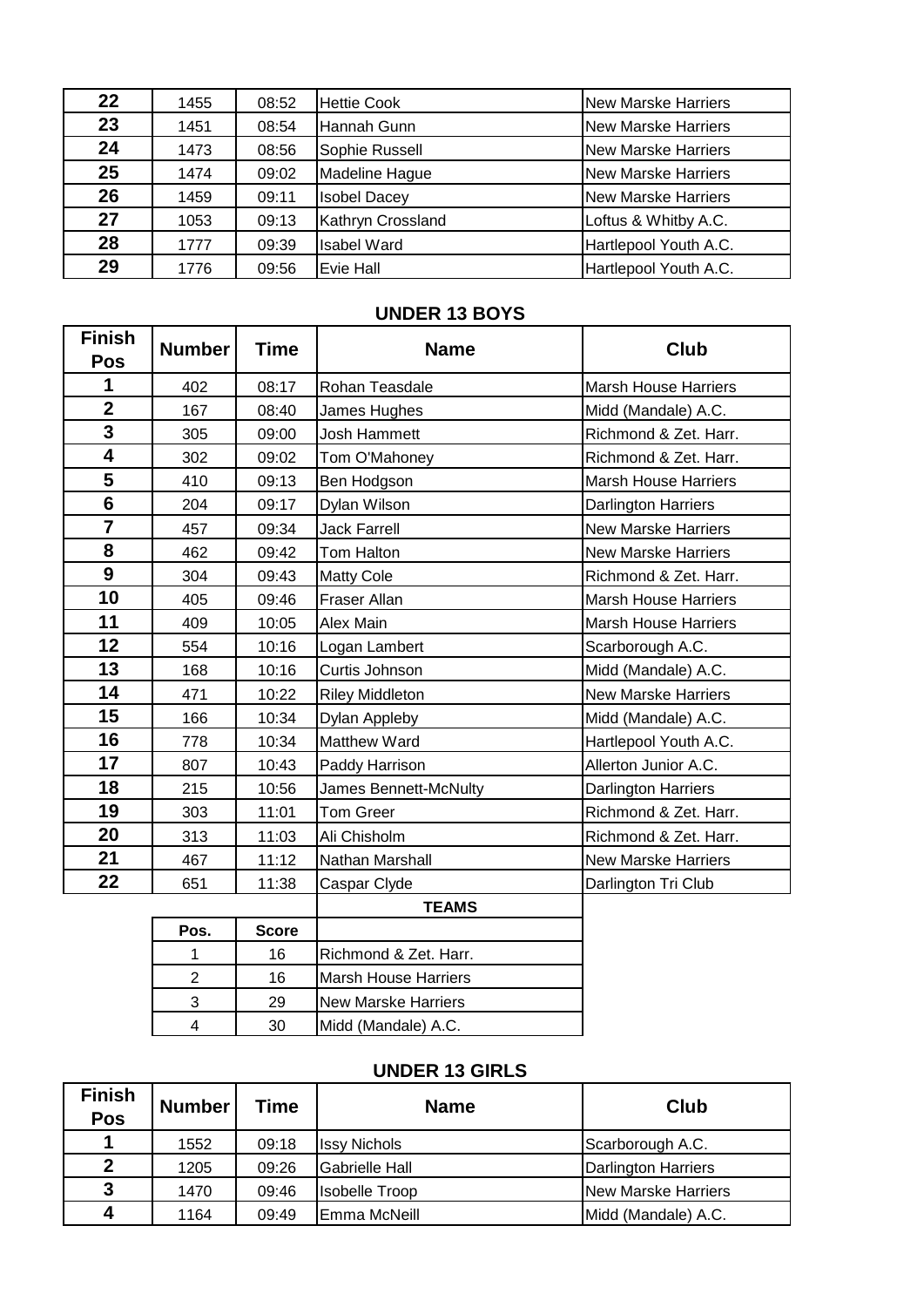| 5                       | 1303           | 09:51        | Shannon Robinson           | Richmond & Zet. Harr.       |
|-------------------------|----------------|--------------|----------------------------|-----------------------------|
| 6                       | 1302           | 09:52        | Alana Teasdale             | Richmond & Zet. Harr.       |
| $\overline{\mathbf{7}}$ | 1304           | 09:54        | <b>Holly McCowie</b>       | Richmond & Zet. Harr.       |
| 8                       | 1166           | 09:55        | Imogen Lillie              | Midd (Mandale) A.C.         |
| 9                       | 1165           | 09:56        | Lois Creasey               | Midd (Mandale) A.C.         |
| 10                      | 1167           | 10:08        | Katie Lowe                 | Midd (Mandale) A.C.         |
| 11                      | 1406           | 10:11        | <b>Isabel Herbert</b>      | <b>Marsh House Harriers</b> |
| 12                      | 1209           | 10:19        | <b>Emily Vest</b>          | Darlington Harriers         |
| 13                      | 1213           | 10:26        | Mia Wetherill              | Darlington Harriers         |
| 14                      | 1472           | 10:27        | <b>Essie Croce</b>         | <b>New Marske Harriers</b>  |
| 15                      | 1467           | 10:28        | <b>Molly Thrower</b>       | <b>New Marske Harriers</b>  |
| 16                      | 1781           | 10:32        | Katie Pattison             | Hartlepool Youth A.C.       |
| 17                      | 1207           | 10:42        | Fern Shelton               | Darlington Harriers         |
| 18                      | 1810           | 10:44        | Beth Swales-Williams       | Allerton Junior A.C.        |
| 19                      | 1551           | 10:45        | <b>Talia Lambert</b>       | Scarborough A.C.            |
| 20                      | 1457           | 10:51        | Sophie Dickinson           | New Marske Harriers         |
| 21                      | 1809           | 11:00        | Lois Bell                  | Allerton Junior A.C.        |
| 22                      | 1405           | 11:07        | <b>Grace Pattison</b>      | Marsh House Harriers        |
| 23                      | 1408           | 11:09        | Jessica Dawson             | <b>Marsh House Harriers</b> |
| 24                      | 1471           | 11:10        | <b>Tilly Croce</b>         | <b>New Marske Harriers</b>  |
| 25                      | 1409           | 11:14        | <b>Emily Patterson</b>     | <b>Marsh House Harriers</b> |
| 26                      | 1460           | 11:21        | Zoe Coates                 | <b>New Marske Harriers</b>  |
| 27                      | 1475           | 11:24        | Camille Hague              | <b>New Marske Harriers</b>  |
| 28                      | 1778           | 11:48        | Mia Brown                  | Hartlepool Youth A.C.       |
| 29                      | 1483           | 11:55        | Amy Richardson             | <b>New Marske Harriers</b>  |
| 30                      | 1404           | 11:58        | Amelia Insall              | <b>Marsh House Harriers</b> |
| 31                      | 1561           | 12:11        | Ella Buttery               | Scarborough A.C.            |
| 32                      | 1168           | 12:14        | Phoebe Wilson              | Midd (Mandale) A.C.         |
| 33                      | 1780           | 12:28        | Grace Hull                 | Hartlepool Youth A.C.       |
| 34                      | 1482           | 13:31        | Jade Richardson            | <b>New Marske Harriers</b>  |
|                         |                |              | <b>TEAMS</b>               |                             |
|                         | Pos.           | <b>Score</b> |                            |                             |
|                         | 1              | 18           | Richmond & Zet. Harr.      |                             |
|                         | $\overline{c}$ | 21           | Midd (Mandale) A.C.        |                             |
|                         | 3              | 27           | Darlington Harriers        |                             |
|                         | 4              | 32           | <b>New Marske Harriers</b> |                             |
|                         |                |              |                            |                             |

## **UNDER 15 BOYS**

| <b>Finish</b><br><b>Pos</b> | <b>Number</b> | <b>Time</b> | <b>Name</b>               | Club                  |
|-----------------------------|---------------|-------------|---------------------------|-----------------------|
|                             | 315           | 10:00       | Kyle Rabjohn              | Richmond & Zet. Harr. |
| $\mathbf{2}$                | 306           | 10:04       | Daniel Francis            | Richmond & Zet. Harr. |
| 3                           | 202           | 10:10       | Daniel Boyer              | Darlington Harriers   |
| 4                           | 208           | 10:20       | <b>Liam Brittle</b>       | Darlington Harriers   |
| 5                           | 310           | 10:26       | <b>Charlie Stephenson</b> | Richmond & Zet. Harr. |

5 51 Scarborough A.C. 56 Marsh House Harriers 7 77 Hartlepool Youth A.C.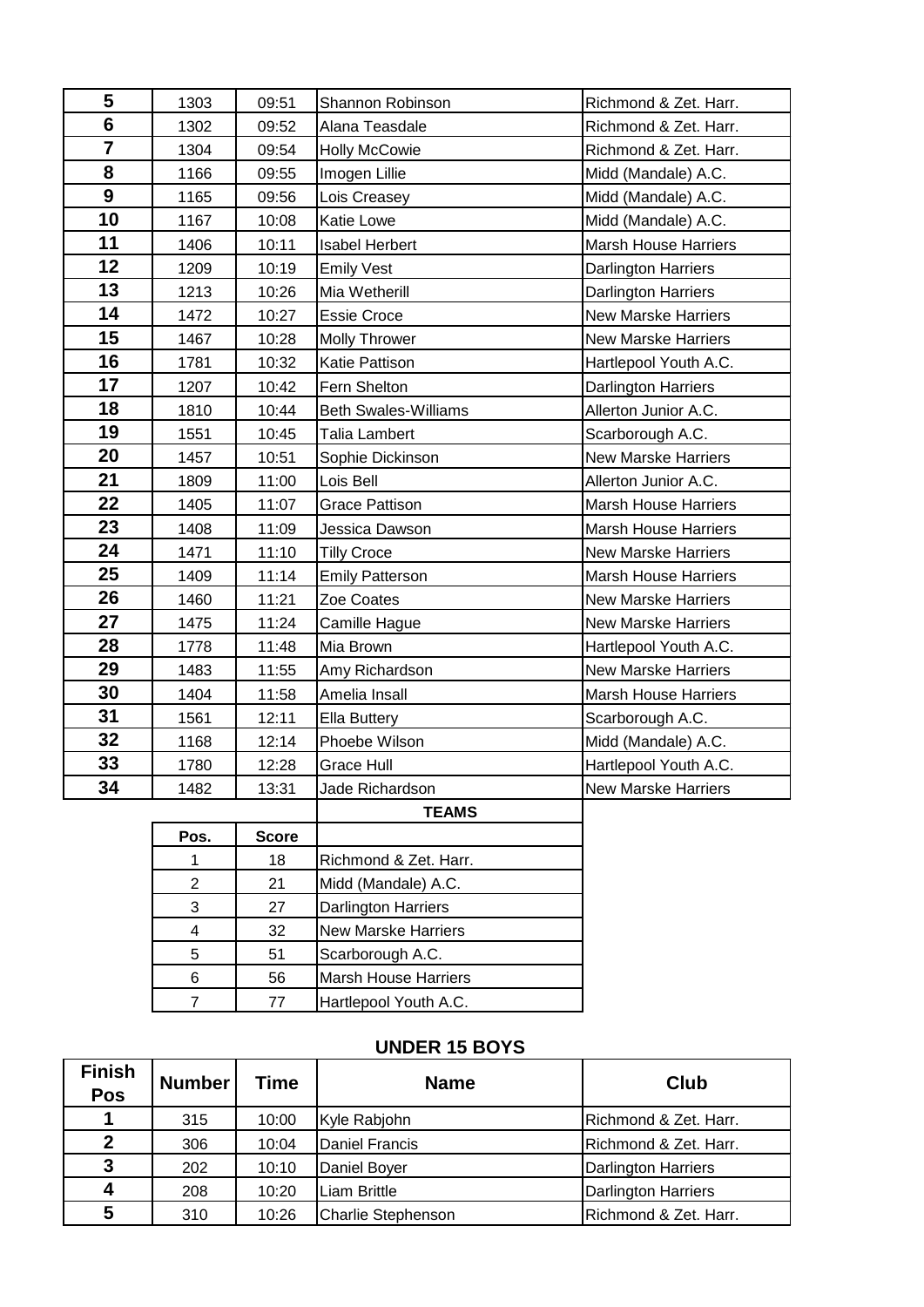| 6  | 561 | 10:38 | Harry Butterworth     | Scarborough A.C.            |
|----|-----|-------|-----------------------|-----------------------------|
| 7  | 180 | 10:41 | Max Creasey           | Midd (Mandale) A.C.         |
| 8  | 203 | 11:05 | Harry Wilson          | <b>Darlington Harriers</b>  |
| 9  | 314 | 11:25 | Ralph Chisholm        | Richmond & Zet. Harr.       |
| 10 | 461 | 11:29 | Seb Pearson           | <b>New Marske Harriers</b>  |
| 11 | 404 | 11:33 | Lewis Reed            | <b>Marsh House Harriers</b> |
| 12 | 307 | 11:42 | George McCowie        | Richmond & Zet. Harr.       |
| 13 | 403 | 11:51 | Alan Edwards          | <b>Marsh House Harriers</b> |
| 14 | 406 | 12:02 | Nathan Nicholson      | <b>Marsh House Harriers</b> |
| 15 | 408 | 13:13 | James Mulhelland      | <b>Marsh House Harriers</b> |
| 16 | 473 | 13:16 | <b>Elliot Smith</b>   | <b>New Marske Harriers</b>  |
| 17 | 181 | 15:00 | <b>Tyler Harcourt</b> | Midd (Mandale) A.C.         |
|    |     |       | <b>TEAMS</b>          |                             |

| Pos. | <b>Score</b> |                            |
|------|--------------|----------------------------|
|      |              | Richmond & Zet. Harr.      |
|      | 15           | <b>Darlington Harriers</b> |
|      | 38.          | Marsh House Harriers       |

## **UNDER 15 GIRLS**

| <b>Finish</b><br>Pos | <b>Number</b>  | <b>Time</b>  | <b>Name</b>                | Club                        |
|----------------------|----------------|--------------|----------------------------|-----------------------------|
| 1                    | 1179           | 11:02        | <b>Bethany Bergstrand</b>  | Midd (Mandale) A.C.         |
| $\overline{2}$       | 1210           | 11:13        | Emma Hart                  | Darlington Harriers         |
| 3                    | 1203           | 11:34        | <b>Jess Hall</b>           | <b>Darlington Harriers</b>  |
| 4                    | 1202           | 11:35        | Peta Collins               | <b>Darlington Harriers</b>  |
| 5                    | 1488           | 12:16        | Ruby Whitney               | <b>New Marske Harriers</b>  |
| 6                    | 1477           | 12:19        | Sophie Brining             | <b>New Marske Harriers</b>  |
| 7                    | 1479           | 12:19        | <b>Emily Brown</b>         | <b>New Marske Harriers</b>  |
| 8                    | 1180           | 12:37        | <b>Caitlin Andrews</b>     | Midd (Mandale) A.C.         |
| 9                    | 1214           | 12:44        | <b>Harriet Rogers</b>      | Darlington Harriers         |
| 10                   | 1305           | 12:56        | <b>Emily Francis</b>       | Richmond & Zet. Harr.       |
| 11                   | 1407           | 13:52        | Rebecca Dawson             | <b>Marsh House Harriers</b> |
| 12                   | 1178           | 16:13        | Tyler Wedgewood            | Midd (Mandale) A.C.         |
|                      |                |              | <b>TEAMS</b>               |                             |
|                      | Pos.           | <b>Score</b> |                            |                             |
|                      |                | 9            | Darlington Harriers        |                             |
|                      | $\overline{2}$ | 18           | <b>New Marske Harriers</b> |                             |
|                      | 3              | 21           | Midd (Mandale) A.C.        |                             |

# **UNDER 17 BOYS**

| <b>Finish</b><br><b>Pos</b> | <b>Number</b> | Time  | <b>Name</b>           | Club                       |
|-----------------------------|---------------|-------|-----------------------|----------------------------|
|                             | 456           | 18:32 | Daniel Gunn           | <b>New Marske Harriers</b> |
| 2                           | 218           | 18:53 | <b>Max Harris</b>     | Darlington Harriers        |
| 3                           | 191           | 19:00 | <b>Luke Pettit</b>    | Midd (Mandale) A.C.        |
| 4                           | 192           | 19:32 | <b>Jake Creasey</b>   | Midd (Mandale) A.C.        |
| 5                           | 194           | 20:10 | <b>James Somers</b>   | Midd (Mandale) A.C.        |
| 6                           | 193           | 20:18 | <b>Harvey Dunmore</b> | Midd (Mandale) A.C.        |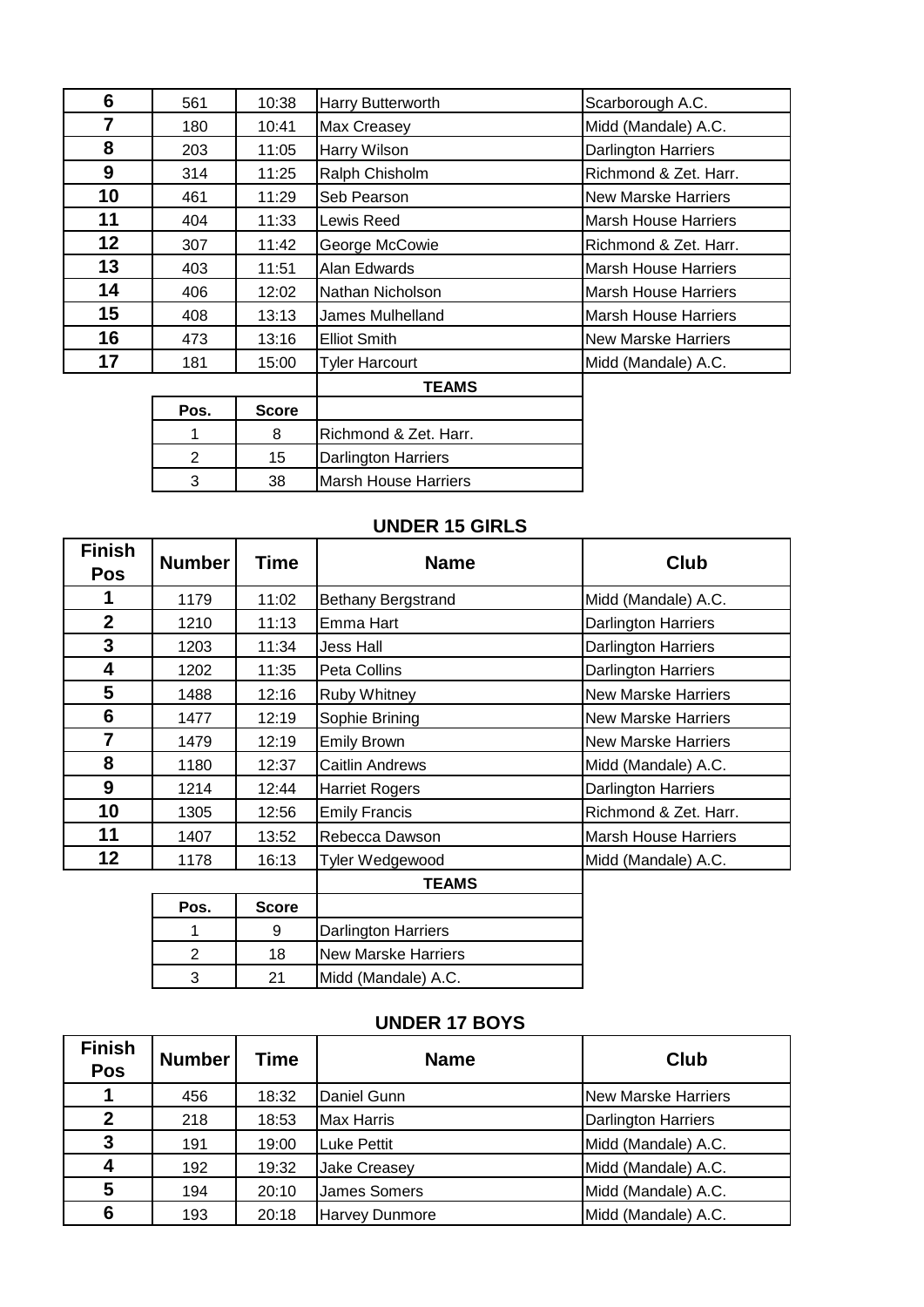| 7  | 316  | 20:56        | <b>Matthew Lambert</b> | Richmond & Zet. Harr.       |
|----|------|--------------|------------------------|-----------------------------|
| 8  | 474  | 21:11        | Elias Ben-Tiba         | New Marske Harriers         |
| 9  | 312  | 21:17        | <b>Dylan Suley</b>     | Richmond & Zet. Harr.       |
| 10 | 9    | 21:59        | <b>Ben Grounds</b>     | <b>H'Pool Burn Road</b>     |
| 11 | 59   | 22:10        | Joseph Leather         | Loftus & Whitby A.C.        |
| 12 | 701  | 22:29        | Joshua Mawer           | Teasdale A.C.               |
| 13 | 412  | 23:45        | Ryan Brockbank         | <b>Marsh House Harriers</b> |
| 14 | 411  | 24:05        | <b>Charlie Fleming</b> | <b>Marsh House Harriers</b> |
|    |      |              | <b>TEAMS</b>           |                             |
|    | Pos. | <b>Score</b> |                        |                             |
|    |      | 12           | Midd (Mandale) A.C.    |                             |

|                             |               |             | <b>SENIOR WOMEN</b>         |                              |            |
|-----------------------------|---------------|-------------|-----------------------------|------------------------------|------------|
| <b>Finish</b><br><b>Pos</b> | <b>Number</b> | <b>Time</b> | <b>Name</b>                 | Club                         | Cat        |
| 1                           | 1195          | 20:33       | Josephine Stone             | Midd (Mandale) A.C.          | <b>SEN</b> |
| $\mathbf{2}$                | 1212          | 21:04       | India Pentland              | <b>Darlington Harriers</b>   | U17        |
| $\mathbf 3$                 | 1478          | 21:22       | Elicia Smith                | <b>New Marske Harriers</b>   | U17        |
| 4                           | 1464          | 22:03       | Eli Barnbrook               | <b>New Marske Harriers</b>   | U20        |
| 5                           | 1491          | 22:35       | Sharon Bulman               | <b>New Marske Harriers</b>   | V40        |
| $6\phantom{1}6$             | 1469          | 22:58       | Kath Aspin                  | <b>New Marske Harriers</b>   | V50        |
| $\overline{7}$              | 1056          | 23:01       | Nicola Kent                 | Loftus & Whitby A.C.         | V45        |
| 8                           | 1253          | 23:05       | Olivia Mulligan             | Thirsk & Sowerby Harr.       | <b>SEN</b> |
| 9                           | 1556          | 23:31       | <b>Hester Butterworth</b>   | Scarborough A.C.             | V45        |
| 10                          | 1217          | 23:39       | Sue Phillips                | Darlington Harriers          | V55        |
| 11                          | 1218          | 23:45       | Linda Noble                 | Darlington Harriers          | V50        |
| 12                          | 1486          | 23:50       | Lisa Bennett                | <b>New Marske Harriers</b>   | V45        |
| 13                          | 1188          | 23:52       | Laura Havis                 | Midd (Mandale) A.C.          | U17        |
| 14                          | 1216          | 24:08       | <b>Ellie Phillips</b>       | <b>Darlington Harriers</b>   | U17        |
| 15                          | 1111          | 24:09       | Lucy Thompson               | M'bro & Cleve Harriers       | <b>SEN</b> |
| 16                          | 1626          | 24:10       | Michelle Jane               | <b>Aycliffe Running Club</b> | <b>SEN</b> |
| 17                          | 1006          | 24:13       | Cheryl Laycock              | <b>H'Pool Burn Road</b>      | V35        |
| 18                          | 1016          | 24:14       | Gemma Harcombe-Hodge        | <b>H'Pool Burn Road</b>      | <b>SEN</b> |
| 19                          | 1313          | 24:15       | Jacqueline Keavney          | Richmond & Zet. Harr.        | V50        |
| 20                          | 1310          | 24:20       | Laura Kirkham               | Richmond & Zet. Harr.        | U20        |
| 21                          | 1316          | 24:33       | Rebecca Simpson             | Richmond & Zet. Harr.        | V40        |
| 22                          | 1628          | 24:47       | Michelle Zamir              | Aycliffe Running Club        | V40        |
| 23                          | 1461          | 24:51       | Patricia Speedie            | <b>New Marske Harriers</b>   | V45        |
| 24                          | 1309          | 24:52       | Lucy Goundry                | Richmond & Zet. Harr.        | V40        |
| 25                          | 1655          | 24:58       | Jo Stewart                  | Darlington Tri Club          | V35        |
| 26                          | 1826          | 25:05       | Marie Murtagh               | Easingwold R. Club           | V35        |
| 27                          | 1222          | 25:09       | Pauline Brown               | Darlington Harriers          | V50        |
| 28                          | 1466          | 25:21       | Jordan Thrower              | New Marske Harriers          | U17        |
| 29                          | 1629          | 25:23       | Sinead Croarkin             | <b>Aycliffe Running Club</b> | <b>SEN</b> |
| 30                          | 1490          | 25:43       | <b>Charlotte Stonehouse</b> | <b>New Marske Harriers</b>   | V40        |
| 31                          | 1503          | 26:00       | Joanne Bamlett              | North York Moors A.C.        | <b>SEN</b> |
| 32                          | 1001          | 26:20       | Sharon Stephenson           | H'Pool Burn Road             | V45        |
| 33                          | 1727          | 26:27       | Liz Simpson                 | Stockton Striders A.C.       | V35        |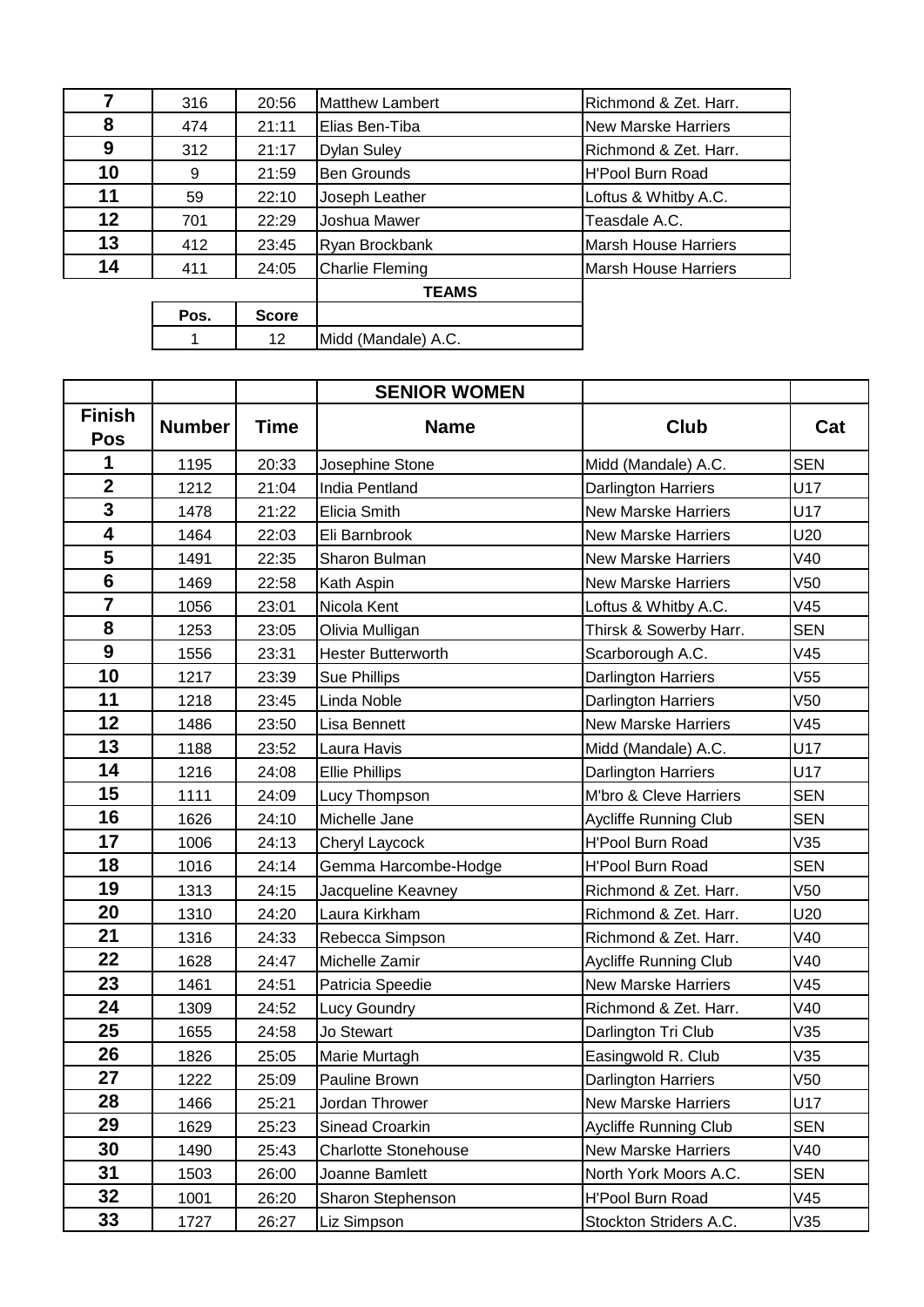| 34 | 1355 | 26:28 | Lucia Minto             | <b>Quakers Running Club</b>  | V35             |
|----|------|-------|-------------------------|------------------------------|-----------------|
| 35 | 1055 | 26:33 | Sue Dick                | Loftus & Whitby A.C.         | V40             |
| 36 | 1555 | 26:46 | Sacha Butterworth       | Scarborough A.C.             | U17             |
| 37 | 1223 | 26:55 | Diane Jones             | Darlington Harriers          | V45             |
| 38 | 1652 | 27:00 | Lucy Armstrong          | Darlington Tri Club          | V40             |
| 39 | 1315 | 27:03 | Pauline Whittaker       | Richmond & Zet. Harr.        | V <sub>50</sub> |
| 40 | 1004 | 27:11 | <b>Lesley Strikland</b> | <b>H'Pool Burn Road</b>      | V45             |
| 41 | 1057 | 27:14 | Kyah Hall               | Loftus & Whitby A.C.         | <b>SEN</b>      |
| 42 | 1311 | 27:15 | Kisca Wilson            | Richmond & Zet. Harr.        | <b>SEN</b>      |
| 43 | 1306 | 27:17 | Vicky Smith             | Richmond & Zet. Harr.        | U17             |
| 44 | 1653 | 27:38 | <b>Kelly Grady</b>      | Darlington Tri Club          | V40             |
| 45 | 1492 | 27:57 | Louise Danby            | <b>New Marske Harriers</b>   | <b>SEN</b>      |
| 46 | 1657 | 28:11 | Michelle McTaggert      | Darlington Tri Club          | V50             |
| 47 | 1630 | 28:19 | Susan Milburn           | <b>Aycliffe Running Club</b> | V <sub>55</sub> |
| 48 | 1221 | 28:32 | <b>Lesley Miller</b>    | Darlington Harriers          | V45             |
| 49 | 1504 | 28:34 | Petra Eriksson          | North York Moors A.C.        | V40             |
| 50 | 1307 | 28:47 | Fiona Wilson            | Richmond & Zet. Harr.        | V45             |
| 51 | 1463 | 28:49 | Anne Houchen            | <b>New Marske Harriers</b>   | V45             |
| 52 | 1413 | 28:57 | Amy Farrow              | <b>Marsh House Harriers</b>  | U17             |
| 53 | 1654 | 29:05 | Helen Clyde             | Darlington Tri Club          | V40             |
| 54 | 1018 | 29:14 | Sam Dixon               | <b>H'Pool Burn Road</b>      | V <sub>50</sub> |
| 55 | 1007 | 29:21 | <b>Christine Bruce</b>  | <b>H'Pool Burn Road</b>      | V35             |
| 56 | 1458 | 29:23 | Sarah Gunn              | <b>New Marske Harriers</b>   | V40             |
| 57 | 1354 | 29:29 | Claire Chapman          | <b>Quakers Running Club</b>  | V45             |
| 58 | 1501 | 29:38 | Annemarie Wilson        | North York Moors A.C.        | V40             |
| 59 | 1502 | 29:38 | Anne Robson             | North York Moors A.C.        | V60             |
| 60 | 1252 | 29:41 | Pat Kirby               | Thirsk & Sowerby Harr.       | V65             |
| 61 | 1726 | 29:51 | Elizabeth Jordan        | Stockton Striders A.C.       | V <sub>55</sub> |
| 62 | 1728 | 29:55 | Julia Coleby            | Stockton Striders A.C.       | V35             |
| 63 | 1220 | 30:02 | Janice Foster           | Darlington Harriers          | V40             |
| 64 | 1008 | 30:04 | <b>Cary Surtees</b>     | H'Pool Burn Road             | V50             |
| 65 | 1005 | 30:08 | <b>Claire Earle</b>     | <b>H'Pool Burn Road</b>      | V40             |
| 66 | 1010 | 30:08 | Jan Naisbitt            | <b>H'Pool Burn Road</b>      | V50             |
| 67 | 1412 | 30:14 | Rebecca Mooney          | <b>Marsh House Harriers</b>  | U20             |
| 68 | 1462 | 30:29 | Kerry Welch             | <b>New Marske Harriers</b>   | V35             |
| 69 | 1481 | 30:29 | Emma Beaumont           | <b>New Marske Harriers</b>   | V45             |
| 70 | 1314 | 30:49 | Nicola Buckett          | Richmond & Zet. Harr.        | V45             |
| 71 | 1465 | 31:11 | Louise Worsey           | <b>New Marske Harriers</b>   | V50             |
| 72 | 1730 | 31:15 | Zoe Walls               | Stockton Striders A.C.       | V40             |
| 73 | 1631 | 31:40 | Linda McNamee           | <b>Aycliffe Running Club</b> | V50             |
| 74 | 1729 | 31:52 | Jill Abel               | Stockton Striders A.C.       | V55             |
| 75 | 1656 | 32:25 | Katherine Butterfield   | Darlington Tri Club          | V45             |
| 76 | 1003 | 32:39 | Kelly Turnbull          | <b>H'Pool Burn Road</b>      | V35             |
| 77 | 1476 | 32:52 | Amanda Waller           | <b>New Marske Harriers</b>   | V55             |
| 78 | 1224 | 32:55 | Lucy Applegarth         | Darlington Harriers          | <b>SEN</b>      |
| 79 | 1468 | 33:00 | Diane Hall              | <b>New Marske Harriers</b>   | V55             |
| 80 | 1014 | 33:02 | Emma Watson             | H'Pool Burn Road             | V35             |
| 81 | 1054 | 33:03 | Joanne Marshall         | Loftus & Whitby A.C.         | V45             |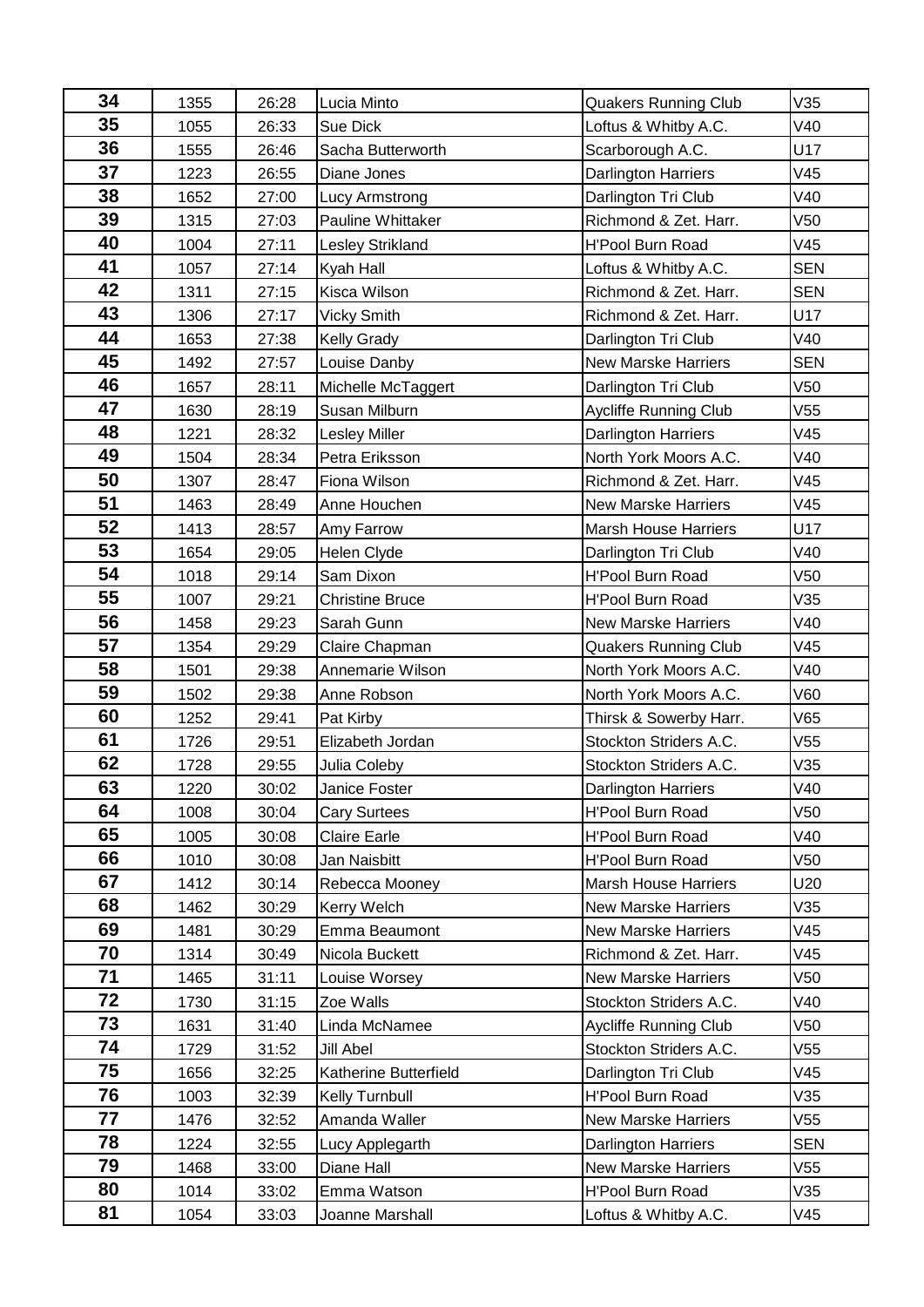| 82 | 1351 | 33:16 | Lisa Jenkins          | <b>Quakers Running Club</b> | V40 |
|----|------|-------|-----------------------|-----------------------------|-----|
| 83 | 1352 | 33:20 | Lisa Reeve            | <b>Quakers Running Club</b> | V35 |
| 84 | 1101 | 33:44 | Christine Richardson  | M'bro & Cleve Harriers      | V60 |
| 85 | 1487 | 33:52 | Sarah Nicklin         | New Marske Harriers         | V45 |
| 86 | 1219 | 35:01 | Andrea Reese          | Darlington Harriers         | V45 |
| 87 | 1627 | 35:33 | Susan Clark           | Aycliffe Running Club       | V60 |
| 88 | 1312 | 36:06 | <b>Tracey Lambert</b> | Richmond & Zet. Harr.       | V45 |
|    |      |       | <b>TEAMO</b>          |                             |     |

|      |              | <b>TEAMS</b>                 |
|------|--------------|------------------------------|
| Pos. | <b>Score</b> |                              |
|      | 18           | <b>New Marske Harriers</b>   |
| 2    | 37           | <b>Darlington Harriers</b>   |
| 3    | 84           | Richmond & Zet. Harr.        |
| 4    | 107          | <b>H'Pool Burn Road</b>      |
| 5    | 114          | <b>Aycliffe Running Club</b> |
| 6    | 153          | Darlington Tri Club          |
|      | 164          | Loftus & Whitby A.C.         |
| 8    | 197          | North York Moors A.C.        |
| 9    | 228          | Stockton Striders A.C.       |
| 10   | 256          | <b>Quakers Running Club</b>  |

|                             |                |             | <b>SENIOR MEN</b>        |                             |            |
|-----------------------------|----------------|-------------|--------------------------|-----------------------------|------------|
| <b>Finish</b><br><b>Pos</b> | <b>Number</b>  | <b>Time</b> | <b>Name</b>              | <b>Club</b>                 | Cat        |
| 1                           | 119            | 00:33:42    | Greg Jayasuriya          | M'bro & Cleve Harriers      | <b>SEN</b> |
| $\overline{2}$              | 357            |             | 00:34:20 Michael Joyeux  | <b>Quakers Running Club</b> | <b>SEN</b> |
| 3                           | 236            |             | 00:36:04 Adam Mitchell   | Darlington Harriers         | <b>SEN</b> |
| 4                           | 233            | 00:36:10    | <b>Paul Helliwell</b>    | Darlington Harriers         | V45        |
| 5                           | 198            |             | 00:36:16 Ben Bergstrand  | Midd (Mandale) A.C.         | U20        |
| $6\phantom{1}$              | 506            | 00:36:34    | Paul Lowe                | North York Moors A.C.       | V45        |
| $\overline{\mathbf{7}}$     | 317            | 00:36:58    | Tony Lambert             | Richmond & Zet. Harr.       | V45        |
| 8                           | 128            | 00:37:22    | <b>Chris Rumsey</b>      | M'bro & Cleve Harriers      | <b>SEN</b> |
| 9                           | 1              | 00:37:27    | Paul Wilson              | <b>H'Pool Burn Road</b>     | V40        |
| 10                          | 241            | 00:37:28    | <b>Ben Lambert</b>       | Darlington Harriers         | U20        |
| 11                          | 322            | 00:37:45    | Scott Wardman            | Richmond & Zet. Harr.       | <b>SEN</b> |
| 12                          | 8              | 00:37:51    | <b>Gary Grounds</b>      | <b>H'Pool Burn Road</b>     | V45        |
| 13                          | 468            | 00:37:56    | Paul Brown               | <b>New Marske Harriers</b>  | V40        |
| 14                          | 131            | 00:38:08    | James Wilkinson          | M'bro & Cleve Harriers      | <b>SEN</b> |
| 15                          | 477            |             | 00:38:22 Andrew Pearson  | <b>New Marske Harriers</b>  | V45        |
| 16                          | 36             |             | 00:38:24 Andrew Minister | <b>H'Pool Burn Road</b>     | V40        |
| 17                          | 125            | 00:38:28    | Ryan Norman              | M'bro & Cleve Harriers      | <b>SEN</b> |
| 18                          | 508            | 00:38:33    | Paul McLean              | North York Moors A.C.       | <b>SEN</b> |
| 19                          | 220            | 00:38:45    | Colin Taylor             | Darlington Harriers         | V40        |
| 20                          | $\overline{7}$ | 00:39:03    | lan Wilson               | <b>H'Pool Burn Road</b>     | <b>SEN</b> |
| 21                          | 324            | 00:39:21    | Lee Davies               | Richmond & Zet. Harr.       | V40        |
| 22                          | 4              | 00:39:30    | <b>Steven Morrison</b>   | <b>H'Pool Burn Road</b>     | <b>SEN</b> |
| 23                          | 514            | 00:39:32    | <b>Phil Utley</b>        | North York Moors A.C.       | V45        |
| 24                          | 419            |             | 00:39:33 Matthew Bowman  | <b>Marsh House Harriers</b> | U20        |
| 25                          | 475            |             | 00:39:34 Simon Clements  | <b>New Marske Harriers</b>  | V40        |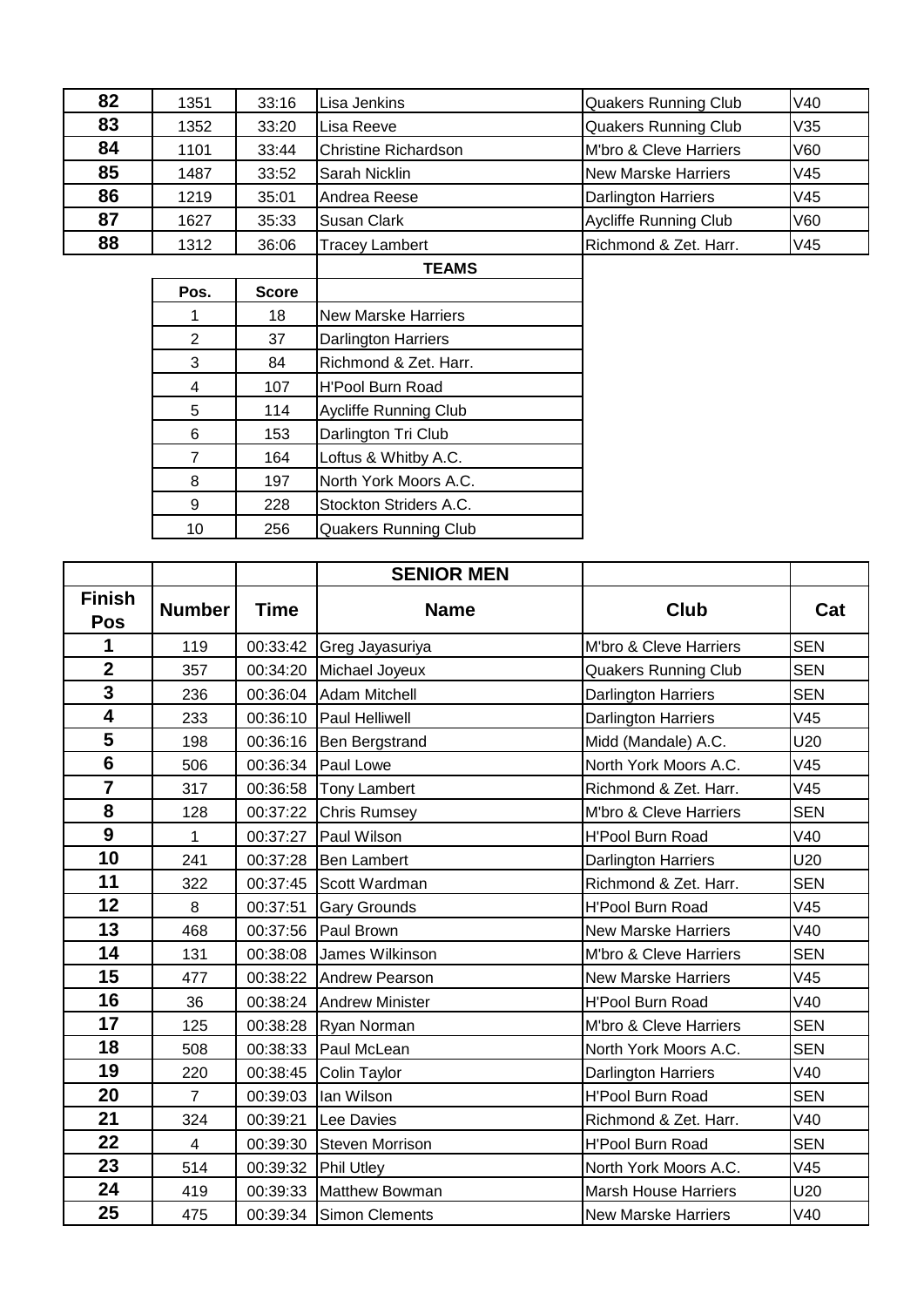| 26       | 321 | 00:39:37 | <b>Carl Jones</b>       | Richmond & Zet. Harr.       | V40             |
|----------|-----|----------|-------------------------|-----------------------------|-----------------|
| 27       | 503 | 00:39:38 | Paul McGough            | North York Moors A.C.       | V40             |
| 28       | 230 | 00:39:51 | <b>Wesley Tarn</b>      | Darlington Harriers         | <b>SEN</b>      |
| 29       | 520 | 00:39:52 | <b>Tony Holland</b>     | North York Moors A.C.       | V40             |
| 30       | 57  | 00:39:55 | John Hunter             | Loftus & Whitby A.C.        | V <sub>55</sub> |
| 31       | 318 | 00:39:56 | Ken Harker              | Richmond & Zet. Harr.       | V45             |
| 32       | 10  | 00:40:01 | Darren Armstrong        | <b>H'Pool Burn Road</b>     | V40             |
| 33       | 5   | 00:40:04 | <b>Victor Brudenell</b> | <b>H'Pool Burn Road</b>     | V <sub>50</sub> |
| 34       | 479 | 00:40:10 | <b>Clive Thornton</b>   | <b>New Marske Harriers</b>  | V <sub>50</sub> |
| 35       | 532 | 00:40:18 | Stefan McLoughlan       | North York Moors A.C.       | <b>SEN</b>      |
| 36       | 525 | 00:40:19 | Rob Moore               | North York Moors A.C.       | <b>SEN</b>      |
| 37       | 222 | 00:40:24 | <b>Shaun Marshall</b>   | Darlington Harriers         | <b>SEN</b>      |
| 38       | 415 | 00:40:26 | <b>Chris Jefferies</b>  | <b>Marsh House Harriers</b> | V45             |
| 39       | 126 | 00:40:31 | <b>Adam Poole</b>       | M'bro & Cleve Harriers      | V40             |
| 40       | 512 | 00:40:32 | Josh Abrook             | North York Moors A.C.       | <b>SEN</b>      |
| 41       | 529 | 00:40:33 | <b>Harry Potter</b>     | North York Moors A.C.       | U20             |
| 42       | 320 | 00:40:35 | Julian Simpson          | Richmond & Zet. Harr.       | V40             |
| 43       | 225 | 00:40:40 | Phil Teece              | Darlington Harriers         | V <sub>55</sub> |
| 44       | 103 | 00:40:44 | Gordon Baird            | M'bro & Cleve Harriers      | V <sub>55</sub> |
| 45       | 511 | 00:40:55 | Jonathan Skidmore       | North York Moors A.C.       | V40             |
| 46       | 110 | 00:40:58 | Paul Chow               | M'bro & Cleve Harriers      | V40             |
| 47       | 417 | 00:41:00 | Scott Boyd              | <b>Marsh House Harriers</b> | <b>SEN</b>      |
| 48       | 418 | 00:41:03 | <b>Kevin Patterson</b>  | <b>Marsh House Harriers</b> | V45             |
| 49       | 528 | 00:41:04 | <b>Paul Thwaites</b>    | North York Moors A.C.       | V <sub>50</sub> |
| 50       | 519 | 00:41:07 | Dave Watkins            | North York Moors A.C.       | V <sub>50</sub> |
| 51       | 248 | 00:41:20 | Steven Wilkinson        | Darlington Harriers         | V45             |
| 52       | 509 | 00:41:27 | Darren Carroll          | North York Moors A.C.       | <b>SEN</b>      |
| 53       | 224 | 00:41:30 | Simon Rogers            | <b>Darlington Harriers</b>  | V45             |
| 54       | 219 | 00:41:36 | <b>Jeff Miller</b>      | Darlington Harriers         | V <sub>50</sub> |
| 55       | 510 |          | 00:41:39 Lee Morgan     | North York Moors A.C.       | V40             |
| 56       | 516 | 00:41:40 | <b>Jack Hustwitt</b>    | North York Moors A.C.       | <b>SEN</b>      |
| 57       | 515 | 00:41:47 | <b>Richard Fawcett</b>  | North York Moors A.C.       | <b>SEN</b>      |
| 58       | 54  | 00:41:50 | <b>Steve Hardy</b>      | Loftus & Whitby A.C.        | V40             |
| 59       | 731 | 00:41:56 | Michael Burke           | Richmond & Zet. Harr.       | <b>SEN</b>      |
| 60       | 534 | 00:41:57 | David Hughes            | North York Moors A.C.       | V50             |
| 61       | 505 | 00:42:01 | <b>Richard Atkins</b>   | North York Moors A.C.       | <b>SEN</b>      |
| 62       | 828 | 00:42:04 | Neil King               | Easingwold R. Club          | V45             |
| 63       | 726 | 00:42:08 | Thomas Day              | Stockton Striders A.C.      | <b>SEN</b>      |
| 64       | 513 | 00:42:13 | <b>Brian Laverick</b>   | North York Moors A.C.       | V55             |
| 65       | 476 | 00:42:14 | Alex Hodgson            | <b>New Marske Harriers</b>  | U20             |
| 66       | 654 | 00:42:20 | <b>Tom Nixon</b>        | Darlington Tri Club         | <b>SEN</b>      |
| 67       | 504 | 00:42:22 | <b>Chris Cornwell</b>   | North York Moors A.C.       | <b>SEN</b>      |
| 68       | 416 | 00:42:23 | Stephen Roe             | <b>Marsh House Harriers</b> | <b>SEN</b>      |
| 69       | 61  | 00:42:23 | <b>Ben Taylor</b>       | Loftus & Whitby A.C.        | <b>SEN</b>      |
| 70<br>71 | 114 | 00:42:25 | <b>Paul Garrens</b>     | M'bro & Cleve Harriers      | V40             |
| 72       | 233 | 00:42:33 | Paul Helliwell          | <b>Darlington Harriers</b>  | V45             |
|          | 359 | 00:42:36 | Darren Wright           | <b>Quakers Running Club</b> | <b>SEN</b>      |
| 73       | 229 | 00:42:39 | John Gray               | Darlington Harriers         | V40             |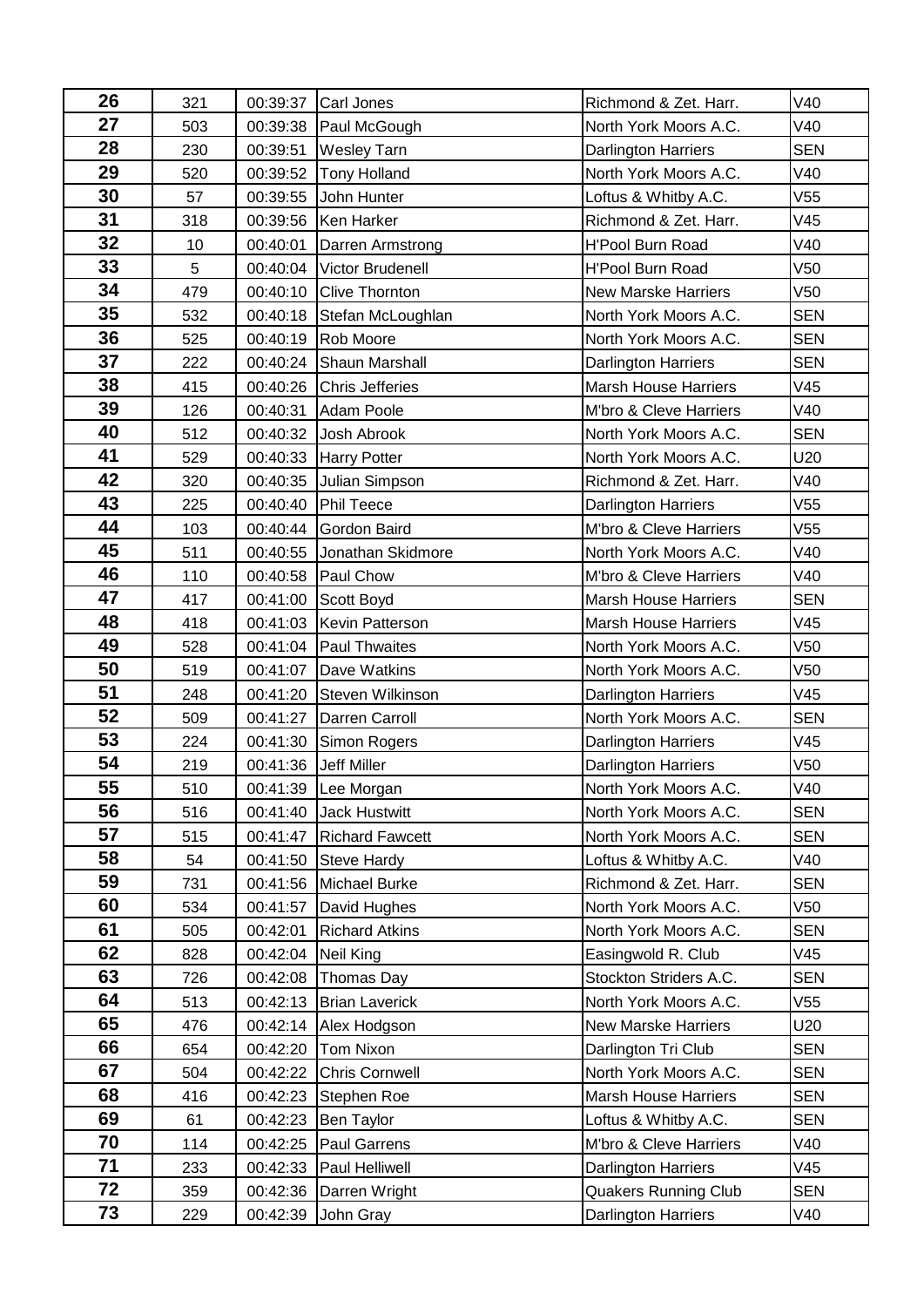| 74  | 319 |          | 00:42:43 Steve Middleton | Richmond & Zet. Harr.        | V40             |
|-----|-----|----------|--------------------------|------------------------------|-----------------|
| 75  | 627 | 00:42:48 | Peter Milburn            | Aycliffe Running Club        | V <sub>55</sub> |
| 76  | 414 | 00:42:56 | <b>Gary Dack</b>         | <b>Marsh House Harriers</b>  | V <sub>50</sub> |
| 77  | 655 | 00:43:06 | <b>Glenn Christie</b>    | Darlington Tri Club          | V40             |
| 78  | 111 | 00:43:08 | James Cronesberry        | M'bro & Cleve Harriers       | <b>SEN</b>      |
| 79  | 829 | 00:43:15 | Stephen Loseby           | Easingwold R. Club           | V <sub>50</sub> |
| 80  | 109 | 00:43:20 | <b>Brian Casson</b>      | M'bro & Cleve Harriers       | V40             |
| 81  | 58  | 00:43:27 | Darren Harrison          | Loftus & Whitby A.C.         | <b>SEN</b>      |
| 82  | 323 | 00:43:29 | David Hack               | Richmond & Zet. Harr.        | V40             |
| 83  | 107 | 00:43:30 | Lewis Bourner            | M'bro & Cleve Harriers       | <b>SEN</b>      |
| 84  | 31  | 00:43:35 | John Davis               | H'Pool Burn Road             | V40             |
| 85  | 51  | 00:43:44 | <b>Chris Foster</b>      | Loftus & Whitby A.C.         | V40             |
| 86  | 242 | 00:43:48 | Tom Leighton             | <b>Darlington Harriers</b>   | <b>SEN</b>      |
| 87  | 237 | 00:43:56 | David McKenna            | <b>Darlington Harriers</b>   | V45             |
| 88  | 127 | 00:43:59 | Peter Riley              | M'bro & Cleve Harriers       | V <sub>50</sub> |
| 89  | 360 | 00:44:02 | Peter Commane            | <b>Quakers Running Club</b>  | <b>SEN</b>      |
| 90  | 308 | 00:44:10 | Harry Robson             | Richmond & Zet. Harr.        | U20             |
| 91  | 527 | 00:44:15 | Nick Smith               | North York Moors A.C.        | V45             |
| 92  | 463 | 00:44:17 | Ian Hague                | <b>New Marske Harriers</b>   | V <sub>50</sub> |
| 93  | 16  | 00:44:19 | Leigh Owbridge           | <b>H'Pool Burn Road</b>      | V45             |
| 94  | 3   | 00:44:21 | <b>Graham Jones</b>      | H'Pool Burn Road             | V45             |
| 95  | 353 | 00:44:25 | Adrian Colbourne         | <b>Quakers Running Club</b>  | V <sub>50</sub> |
| 96  | 629 | 00:44:32 | <b>Richard Campbell</b>  | <b>Aycliffe Running Club</b> | <b>SEN</b>      |
| 97  | 118 | 00:44:36 | Mark Jackson             | M'bro & Cleve Harriers       | <b>SEN</b>      |
| 98  | 460 | 00:44:44 | Simon Welch              | <b>New Marske Harriers</b>   | V40             |
| 99  | 106 | 00:44:51 | Keith Bindoff            | M'bro & Cleve Harriers       | V40             |
| 100 | 22  | 00:44:53 | <b>Karl Edwards</b>      | <b>H'Pool Burn Road</b>      | V60             |
| 101 | 465 | 00:44:56 | David Aspin              | <b>New Marske Harriers</b>   | V45             |
| 102 | 656 | 00:45:01 | Ben Jones                | Darlington Tri Club          | V40             |
| 103 | 356 | 00:45:13 | Adrian Cottam            | Quakers Running Club         | <b>SEN</b>      |
| 104 | 355 | 00:45:16 | <b>Luke Minall</b>       | Quakers Running Club         | <b>SEN</b>      |
| 105 | 56  | 00:45:20 | <b>Andrew Marshall</b>   | Loftus & Whitby A.C.         | V <sub>50</sub> |
| 106 | 232 | 00:45:23 | Nev Ford                 | <b>Darlington Harriers</b>   | V45             |
| 107 | 413 | 00:45:28 | <b>Aaron Dodds</b>       | <b>Marsh House Harriers</b>  | U20             |
| 108 | 121 | 00:45:34 | Danny Lim                | M'bro & Cleve Harriers       | <b>SEN</b>      |
| 109 | 521 | 00:45:45 | <b>Barry Dunne</b>       | North York Moors A.C.        | V50             |
| 110 | 732 | 00:45:46 | Jonathon Archer          | Stockton Striders A.C.       | V40             |
| 111 | 657 | 00:45:49 | <b>Andy Smith</b>        | Darlington Tri Club          | V50             |
| 112 | 60  | 00:45:49 | Chris Dugdale            | Loftus & Whitby A.C.         | <b>SEN</b>      |
| 113 | 205 | 00:45:54 | Kevin Wilson             | <b>Darlington Harriers</b>   | V45             |
| 114 | 221 | 00:46:03 | Leon Reeve               | <b>Darlington Harriers</b>   | <b>SEN</b>      |
| 115 | 507 | 00:46:15 | Paul Stocks              | North York Moors A.C.        | V40             |
| 116 | 728 | 00:46:29 | <b>Finlay Pennington</b> | Stockton Striders A.C.       | <b>SEN</b>      |
| 117 | 827 | 00:46:42 | Paul Scott               | Easingwold R. Club           | V <sub>50</sub> |
| 118 | 129 | 00:46:53 | <b>Steven Small</b>      | M'bro & Cleve Harriers       | V45             |
| 119 | 676 | 00:47:02 | <b>Phillip Noble</b>     | <b>Redcar Running Club</b>   | <b>SEN</b>      |
| 120 | 19  | 00:47:13 | <b>Richard Hambly</b>    | <b>H'Pool Burn Road</b>      | V50             |
| 121 | 105 | 00:47:22 | Nigel Barnbrook          | M'bro & Cleve Harriers       | V <sub>55</sub> |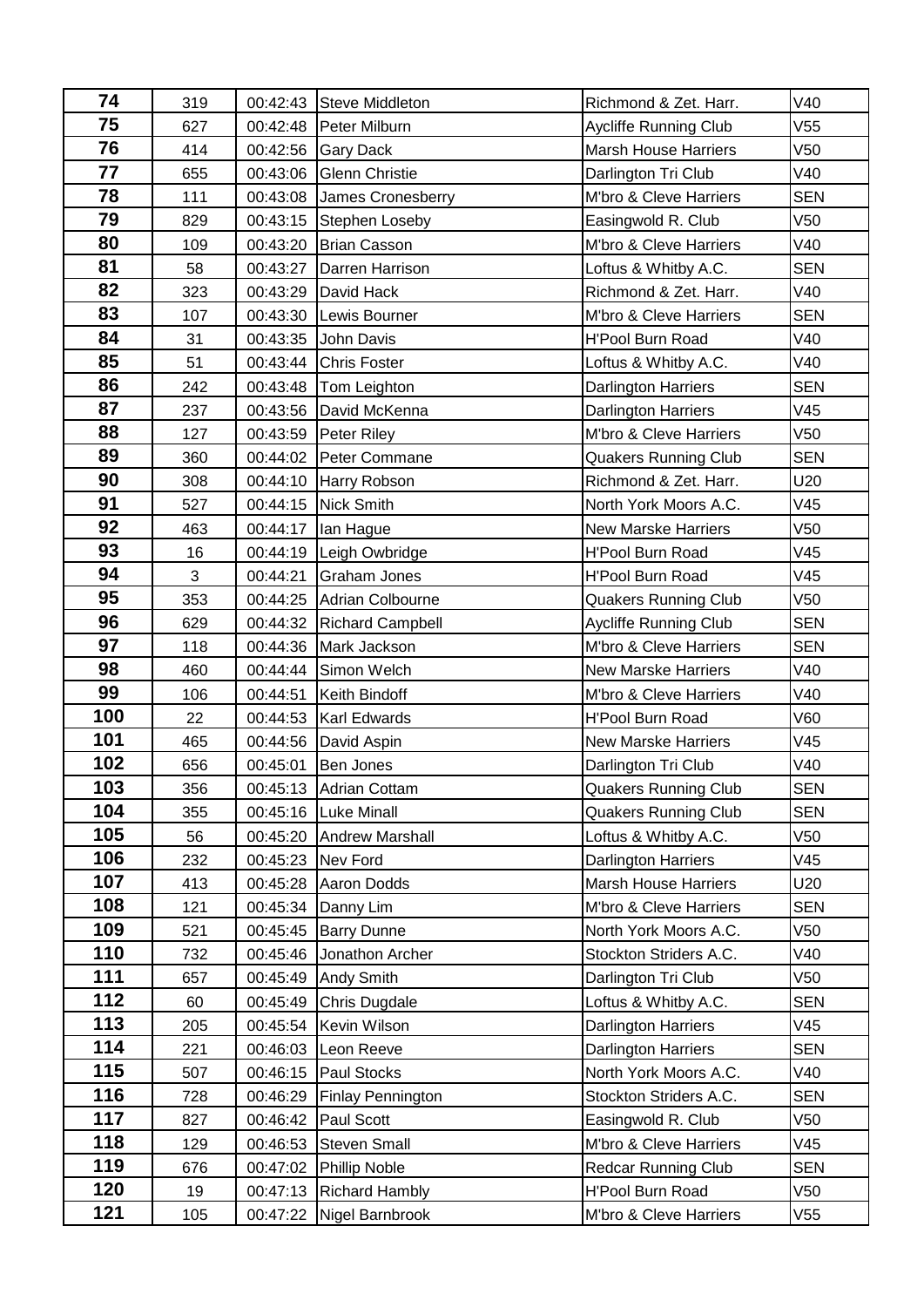| 122        | 235        | 00:47:28             | <b>Andy Harrison</b>      | <b>Darlington Harriers</b>                           | <b>SEN</b>               |
|------------|------------|----------------------|---------------------------|------------------------------------------------------|--------------------------|
| 123        | 239        | 00:47:32             | lan Morris                | <b>Darlington Harriers</b>                           | V40                      |
| 124        | 11         | 00:47:37             | James Bate                | <b>H'Pool Burn Road</b>                              | V40                      |
| 125        | 518        | 00:47:42             | Peter Keen                | North York Moors A.C.                                | V40                      |
| 126        | 37         | 00:47:49             | Keith Galbraith           | <b>H'Pool Burn Road</b>                              | V <sub>55</sub>          |
| 127        | 556        | 00:47:51             | lan Nichols               | Scarborough A.C.                                     | V <sub>50</sub>          |
| 128        | 234        | 00:47:54             | <b>Graham Bell</b>        | <b>Darlington Harriers</b>                           | <b>V60</b>               |
| 129        | 522        | 00:47:57             | Paul Bainbridge           | North York Moors A.C.                                | V <sub>50</sub>          |
| 130        | 652        | 00:48:05             | <b>Grant McTaggert</b>    | Darlington Tri Club                                  | V <sub>50</sub>          |
| 131        | 52         | 00:48:12             | Gary Beard                | Loftus & Whitby A.C.                                 | V55                      |
| 132        | 240        | 00:48:25             | Julian Waller             | <b>Darlington Harriers</b>                           | V40                      |
| 133        | 517        | 00:48:26             | Dave Robinson             | North York Moors A.C.                                | V50                      |
| 134        | 251        | 00:48:29             | <b>Martyn Coy</b>         | Thirsk & Sowerby Harr.                               | V45                      |
| 135        | 502        | 00:48:36             | Paqul Gamble              | North York Moors A.C.                                | V40                      |
| 136        | 228        | 00:48:43             | <b>Ben Wilson</b>         | <b>Darlington Harriers</b>                           | V40                      |
| 137        | 27         | 00:48:54             | Dave Wallace              | <b>H'Pool Burn Road</b>                              | V60                      |
| 138        | 481        | 00:48:56             | Nicolas O'Grady           | <b>New Marske Harriers</b>                           | V45                      |
| 139        | 478        | 00:48:58             | John Spraggett            | <b>New Marske Harriers</b>                           | V65                      |
| 140        | 363        | 00:48:59             | Tom Chapman               | <b>Quakers Running Club</b>                          | V45                      |
| 141        | 551        | 00:49:11             | Paul Chapman              | Scarborough A.C.                                     | V45                      |
| 142        | 653        | 00:49:16             | Darren Chasma             | Darlington Tri Club                                  | V <sub>50</sub>          |
| 143        | 626        | 00:49:31             | Dave Blewitt              | <b>Aycliffe Running Club</b>                         | V <sub>50</sub>          |
| 144        | 459        | 00:49:44             | <b>Martin Gunn</b>        | <b>New Marske Harriers</b>                           | V40                      |
| 145        | 21         | 00:49:53             | <b>Bradley O'Donoghue</b> | <b>H'Pool Burn Road</b>                              | U20                      |
| 146        | 227        | 00:49:55             | lan Brown                 | <b>Darlington Harriers</b>                           | V <sub>50</sub>          |
| 147        | 238        | 00:49:59             | <b>Andrew Glencross</b>   | <b>Darlington Harriers</b>                           | V45                      |
| 148        | 628        | 00:50:06             | <b>Richard Holland</b>    | Aycliffe Running Club                                | V40                      |
| 149        | 243        | 00:50:20             | <b>Anthony Seaman</b>     | <b>Darlington Harriers</b>                           | V45                      |
| 150        | 530        | 00:50:25             | Mark Brown                | North York Moors A.C.                                | V40                      |
| 151        | 524        | 00:50:26             | Chris Ward                | North York Moors A.C.                                | <b>SEN</b>               |
| 152        | 826        | 00:50:34             | Stefan Wytwyckyj          | Easingwold R. Club                                   | <b>SEN</b>               |
| 153        | 362        | 00:50:38             | <b>Fred Tennant</b>       | <b>Quakers Running Club</b>                          | V <sub>50</sub>          |
| 154        | 526        | 00:50:52             | John Cornwell             | North York Moors A.C.                                | V40                      |
| 155        | 631        | 00:50:58             | Rob Nicholson             | <b>Aycliffe Running Club</b>                         | V60                      |
| 156        | 470        | 00:51:10             | <b>Max Tarrant</b>        | <b>New Marske Harriers</b>                           | V <sub>55</sub>          |
| 157<br>158 | 358        | 00:51:11             | Lee Coles                 | <b>Quakers Running Club</b>                          | V45                      |
| 159        | 55         | 00:51:17             | Jimmy O'Brien             | Loftus & Whitby A.C.                                 | V55                      |
| 160        | 501        | 00:51:20             | Jim Robson                | North York Moors A.C.                                | V60                      |
| 161        | 677        | 00:51:45             | Peter Barker              | <b>Redcar Running Club</b><br>Stockton Striders A.C. | <b>SEN</b><br><b>SEN</b> |
| 162        | 729        | 00:51:51             | Sam Johnston              | <b>Quakers Running Club</b>                          | V <sub>50</sub>          |
| 163        | 354<br>523 | 00:51:57<br>00:51:58 | lain Clyde<br>Rob Poynter | North York Moors A.C.                                | V40                      |
| 164        | 18         | 00:52:02             | <b>Andrew Bate</b>        | H'Pool Burn Road                                     | V40                      |
| 165        | 231        | 00:52:14             | <b>Wesley Atkins</b>      | <b>Darlington Harriers</b>                           | <b>SEN</b>               |
| 166        | 727        | 00:52:32             | Shaun Fletcher            | Stockton Striders A.C.                               | V45                      |
| 167        | 12         | 00:53:13             | <b>Nigel Shaw</b>         | <b>H'Pool Burn Road</b>                              | V <sub>55</sub>          |
| 168        | 245        | 00:53:45             | David Ralph               | Darlington Harriers                                  | <b>SEN</b>               |
| 169        | 730        | 00:54:12             | Lee Hamilton              | Stockton Striders A.C.                               | V40                      |
|            |            |                      |                           |                                                      |                          |